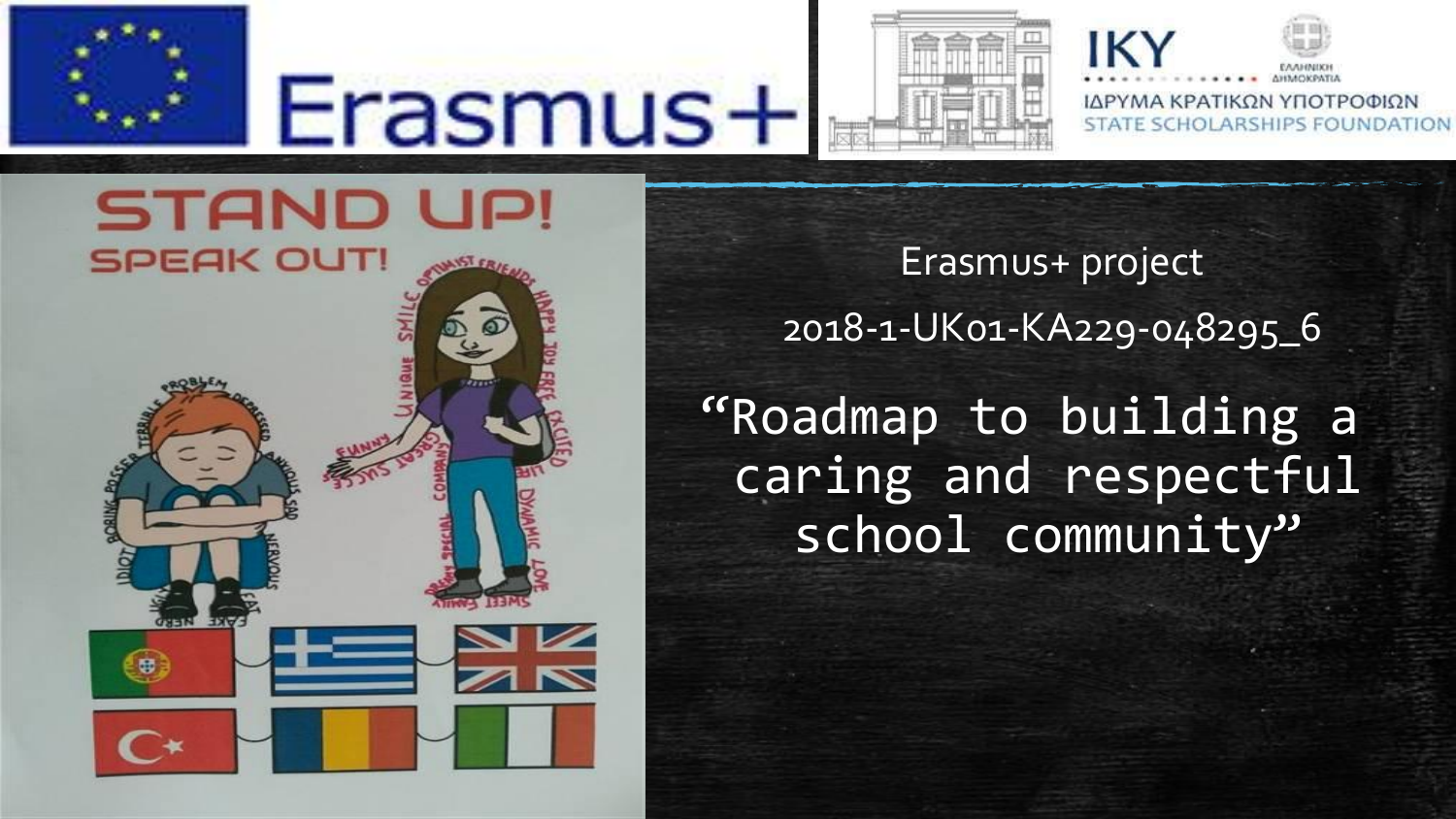## How our school acts upon Learning Difficulties

Erasmus + May of 2019

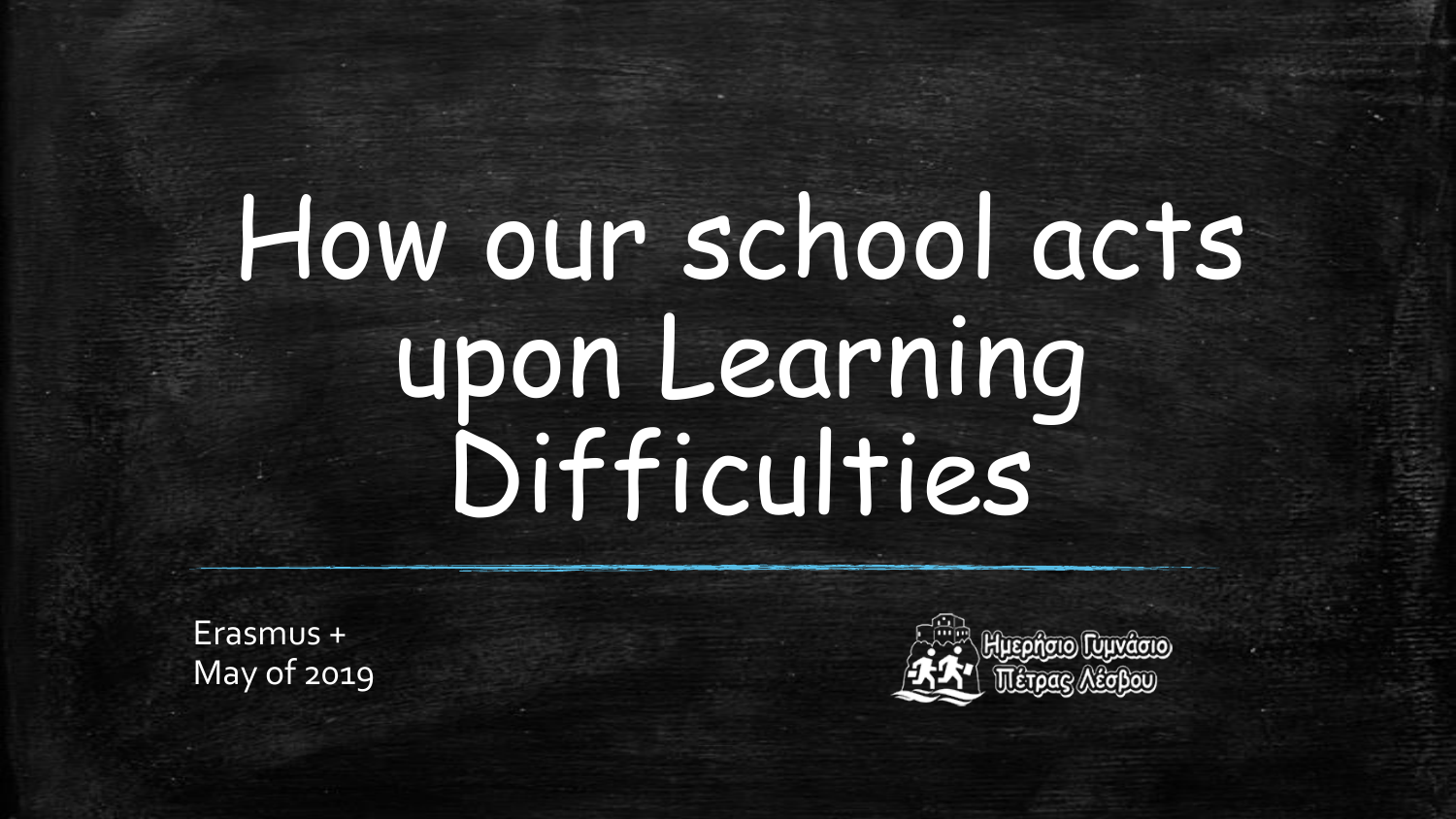- The policy that the ministry of education upholds for public high schools is inclusive education.
- That means that students with Learning Difficulties attend lessons in the inclusive classroom for 4 hours per week (two for Greek language and two for Mathematics).
- The hours that the inclusive classes carry out are a small percentage of the total classes (4 of 31-32).

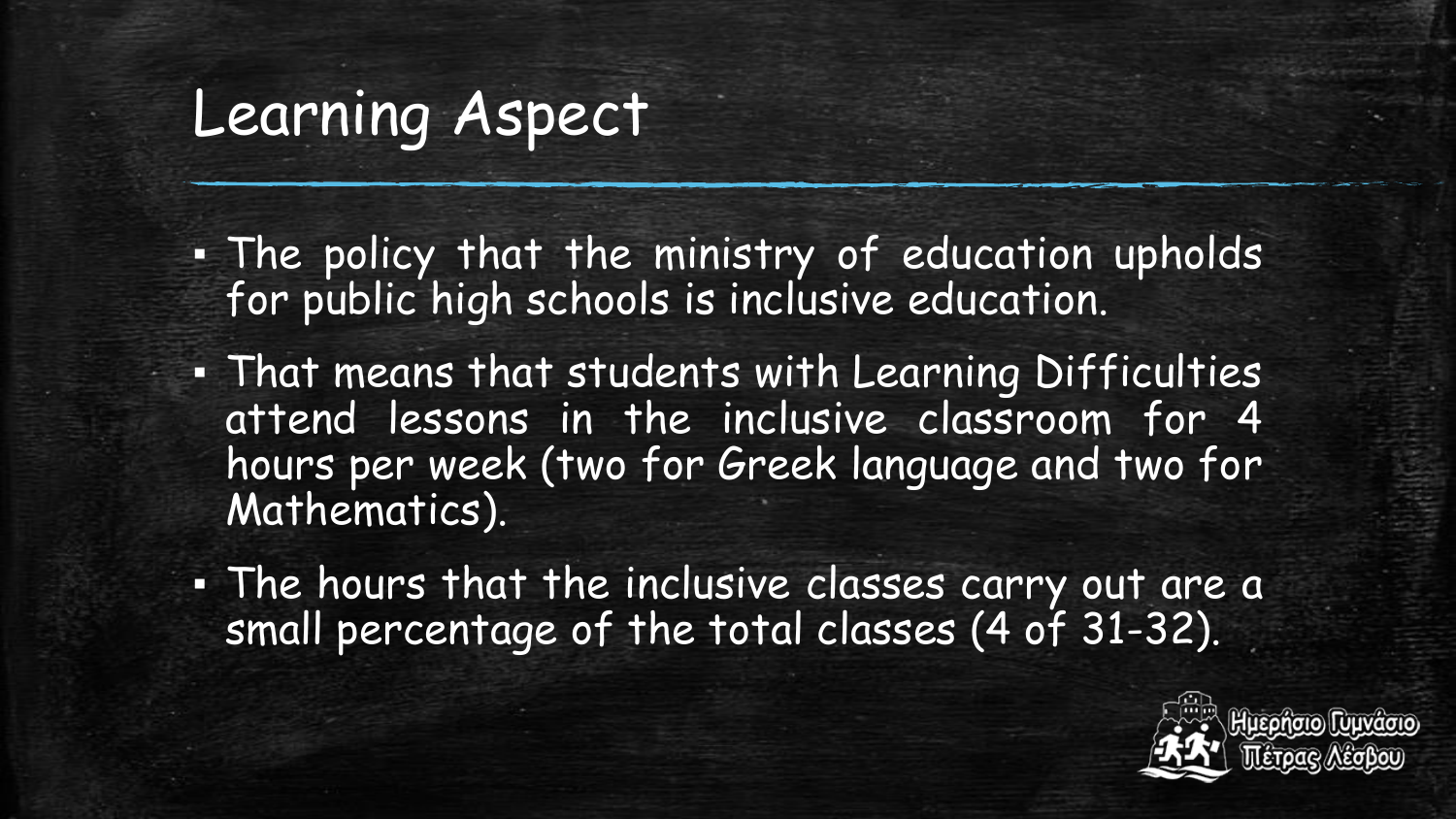- The purpose of this system is **not** the division of the students in two categories (effective and ineffective), but the elimination of any lack of knowledge .
- The purpose is the boost of students' self-esteem ,as regards their skills, in such way that they can continue, later on, studying in their "normal" class, without any feelings of discrimination.

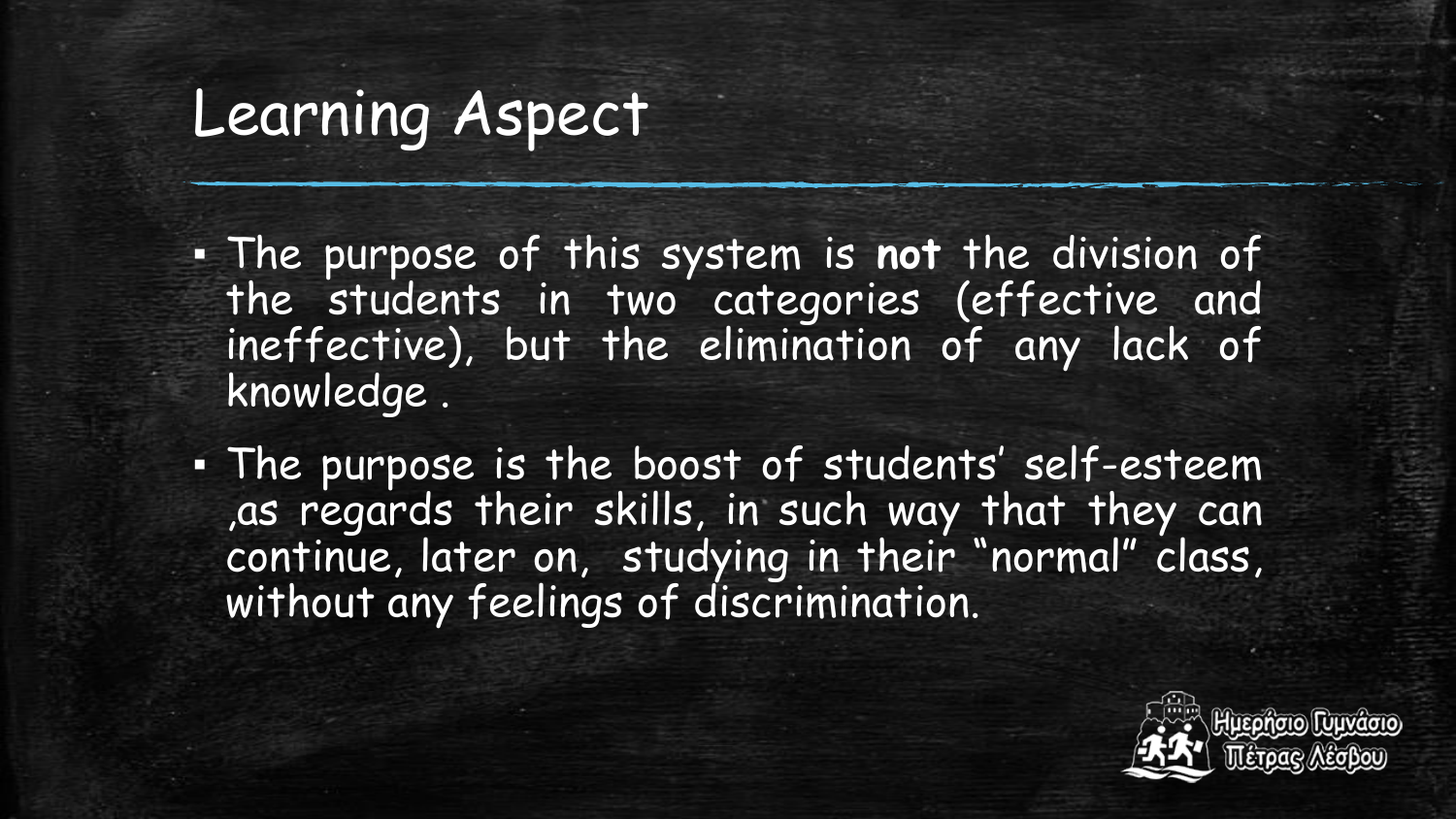- **.** Learning Difficulties are dealt individually for each student.
- . At the same time, the teacher of the general class and the inclusive teacher cooperate using minisessions daily. They discuss curriculum matters and personal problems of each student.

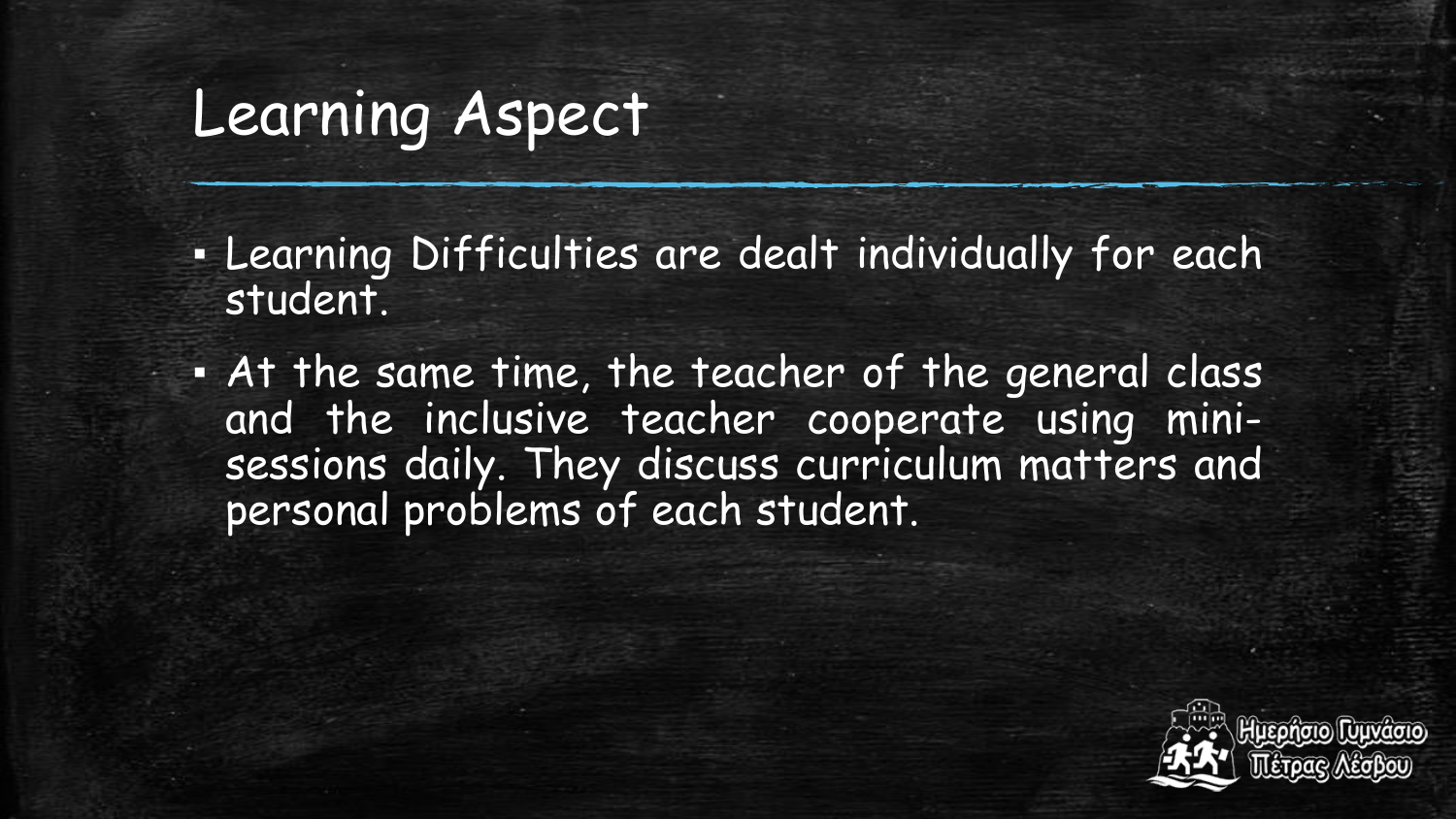- Finally, there is a huge effort encouraging parents, especially of students with Learning Difficulties, in order to communicate often with our school.
- In that way, social and learning issues are being discussed. Additionally, the exchange of information regarding the student makes our actions more effective.

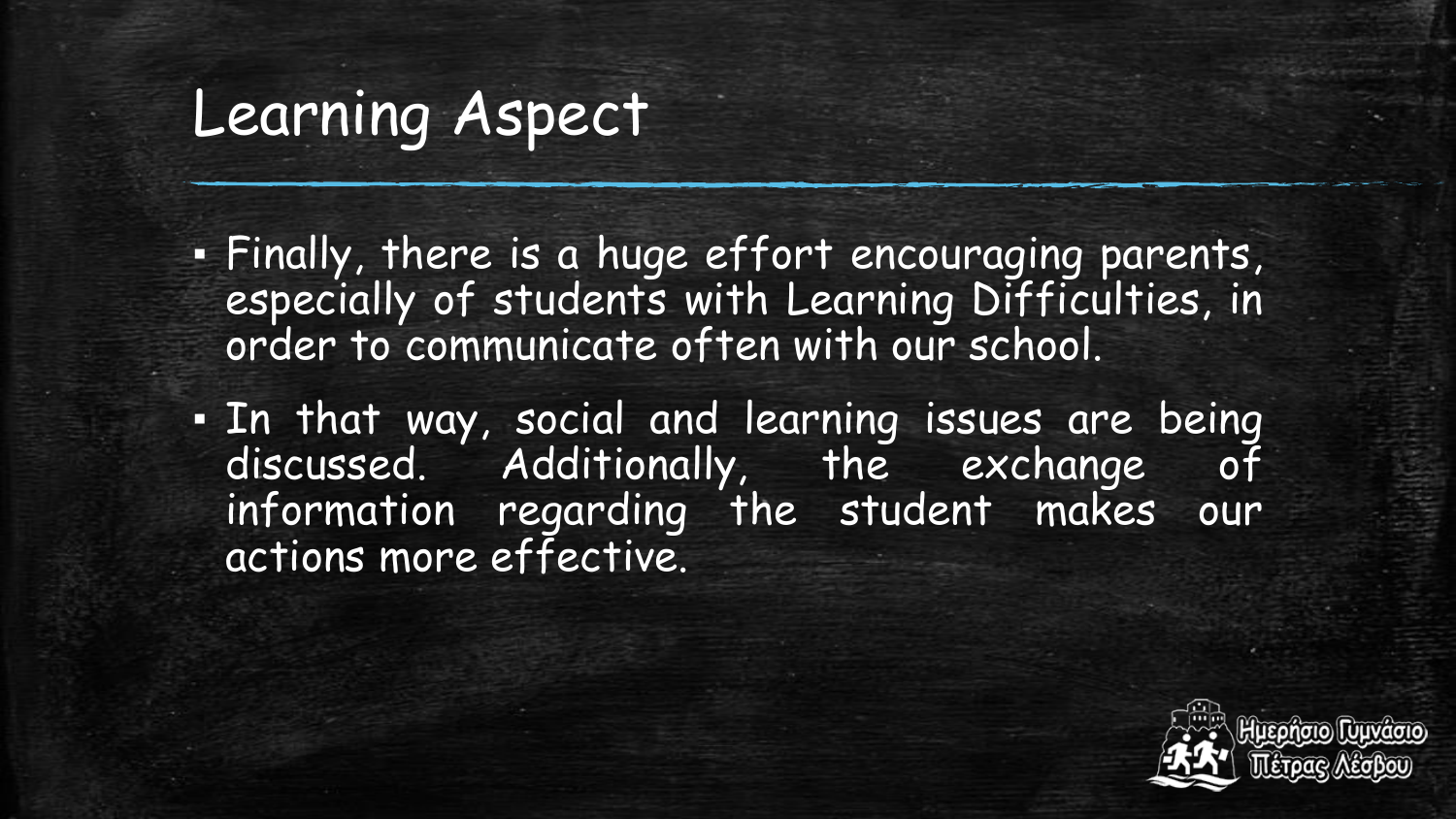- Students with Learning Difficulties tend to be discriminated by their colleges or their teachers. Those students tend to seem different from others, due to their special learning needs.
- They are often considered as "slow minds", just because they might have slightly lower perceptive skills.
- If we don't want our students to discriminate each other. It is extremely important for the teacher to act upon each student equally.

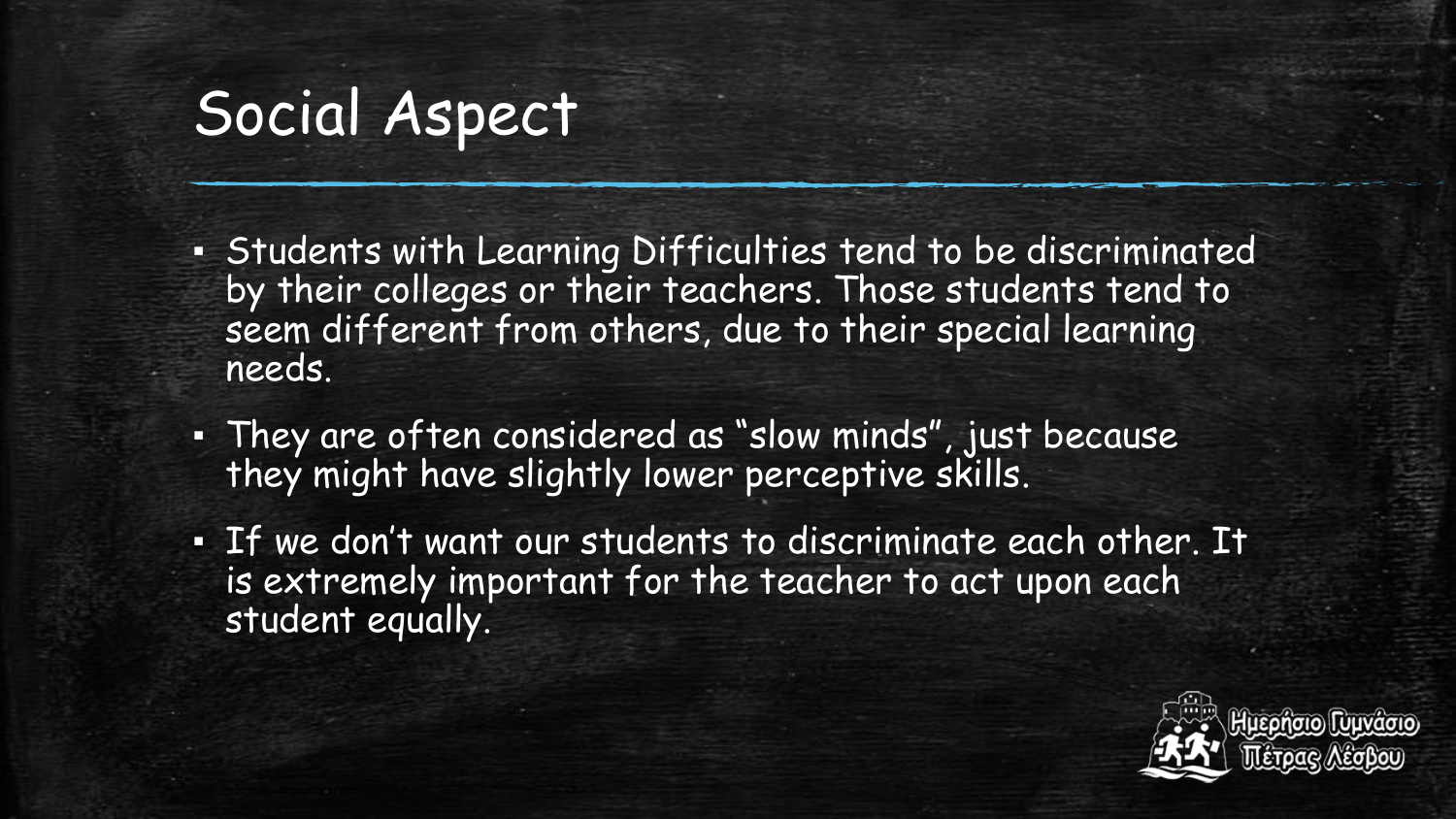- **· The behavior of children is a reflection of the adults they** associate with. All teachers are educated about learning difficulties, so they understand our "special" students and don't get frustrated with them.
- Also, students in our school are informed about the wound that is called "Bullying". We have many actions to that direction.

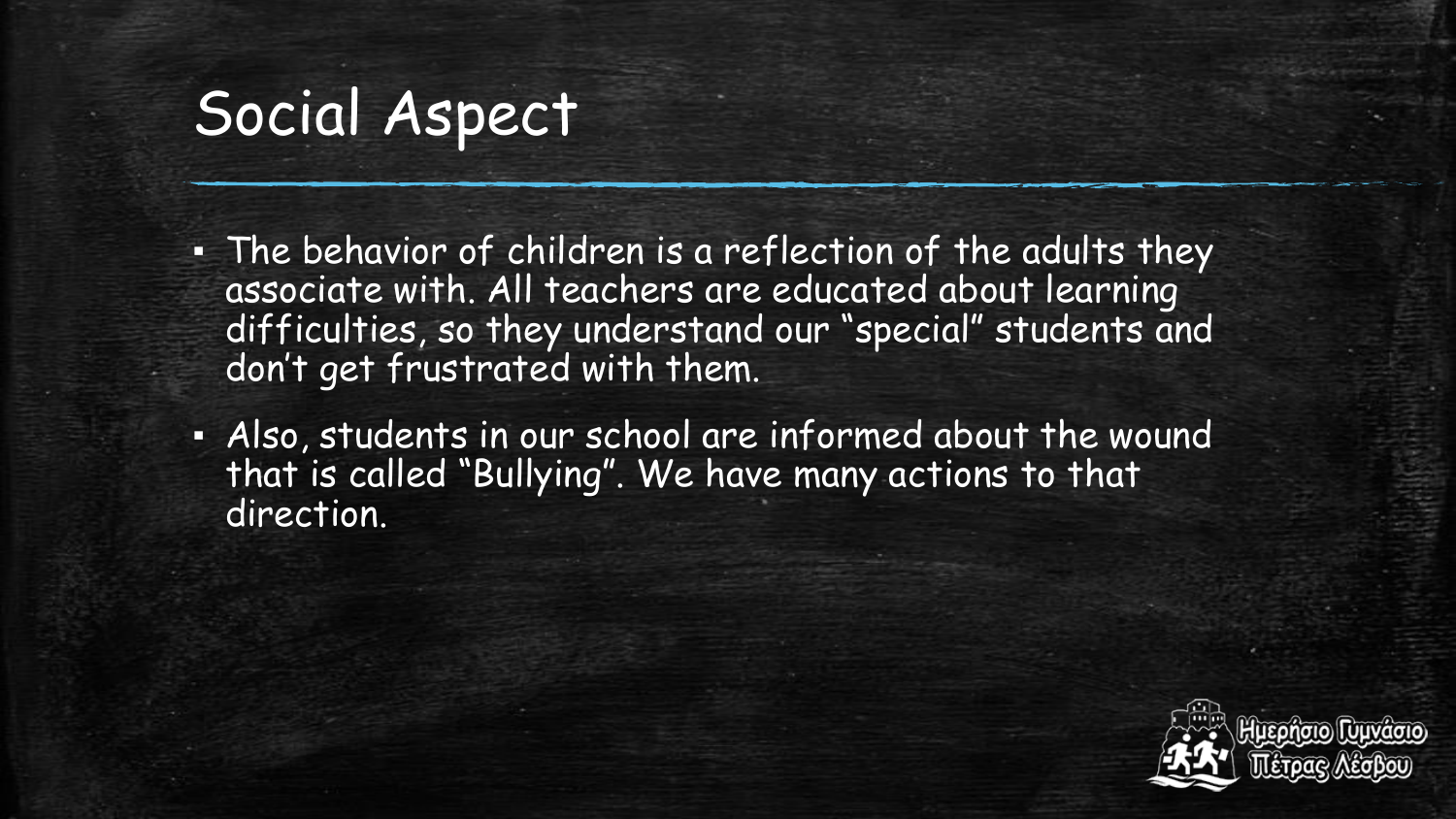▪ Firstly, we have every year the "Issues Week". We discuss social issues. For example, this year we talked about:

- **Heterogeneity of the sexes**
- **-** Discrimination
- Racism
- Social equity-equality
- Bullying in schools, and others.

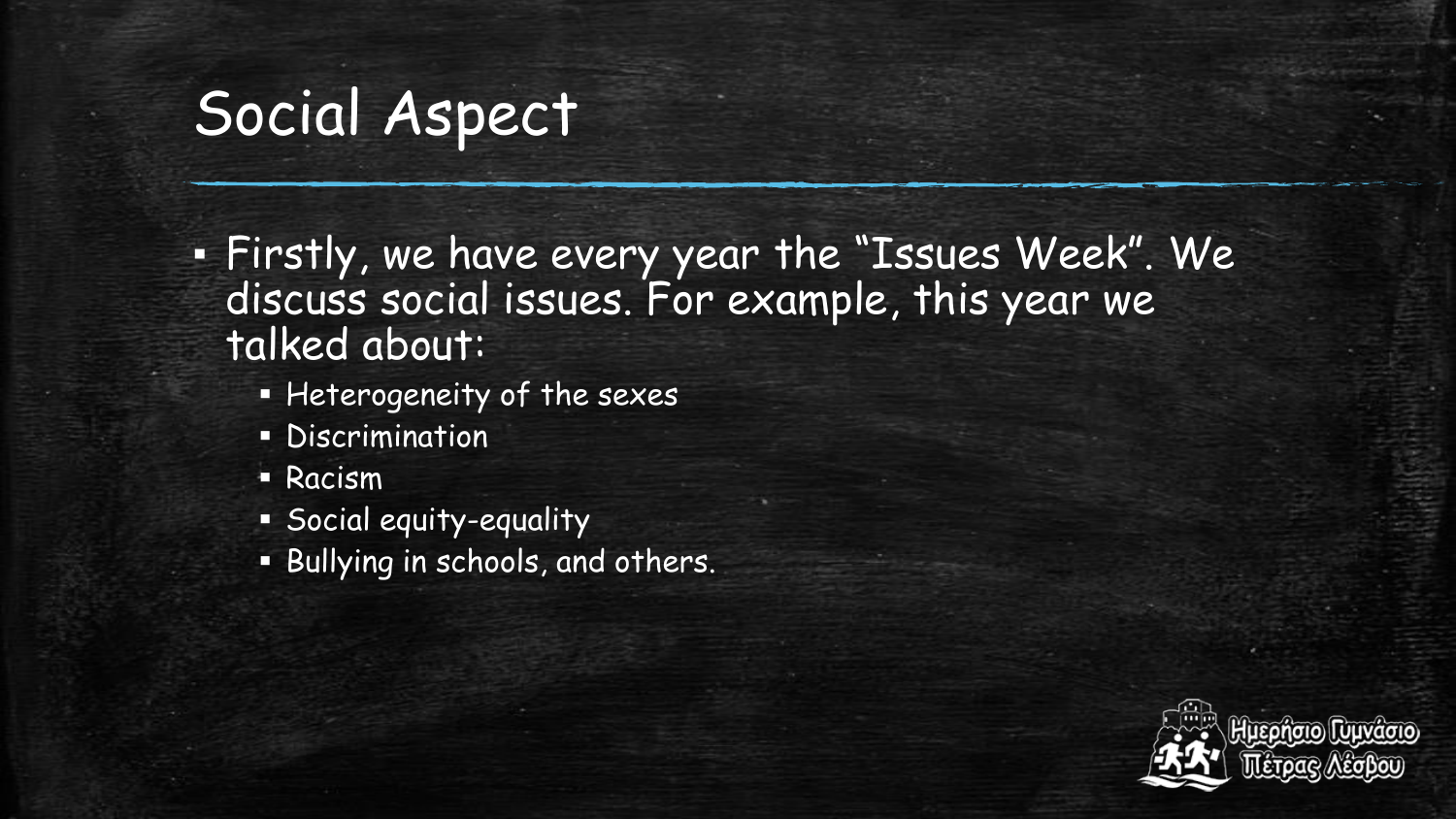- At the same time, Erasmus+ program about bullying gave our students the opportunity to work on different substrates of bullying. They are doing quality research, using questionnaires, studying the matter using internet searching, and the record their results.
- The small movie they made boosted the impotence of the students. Acting put them in place of the bully or the victim.
- Working on bullying has as result the sensitization of students who now consider it as a personal matter.

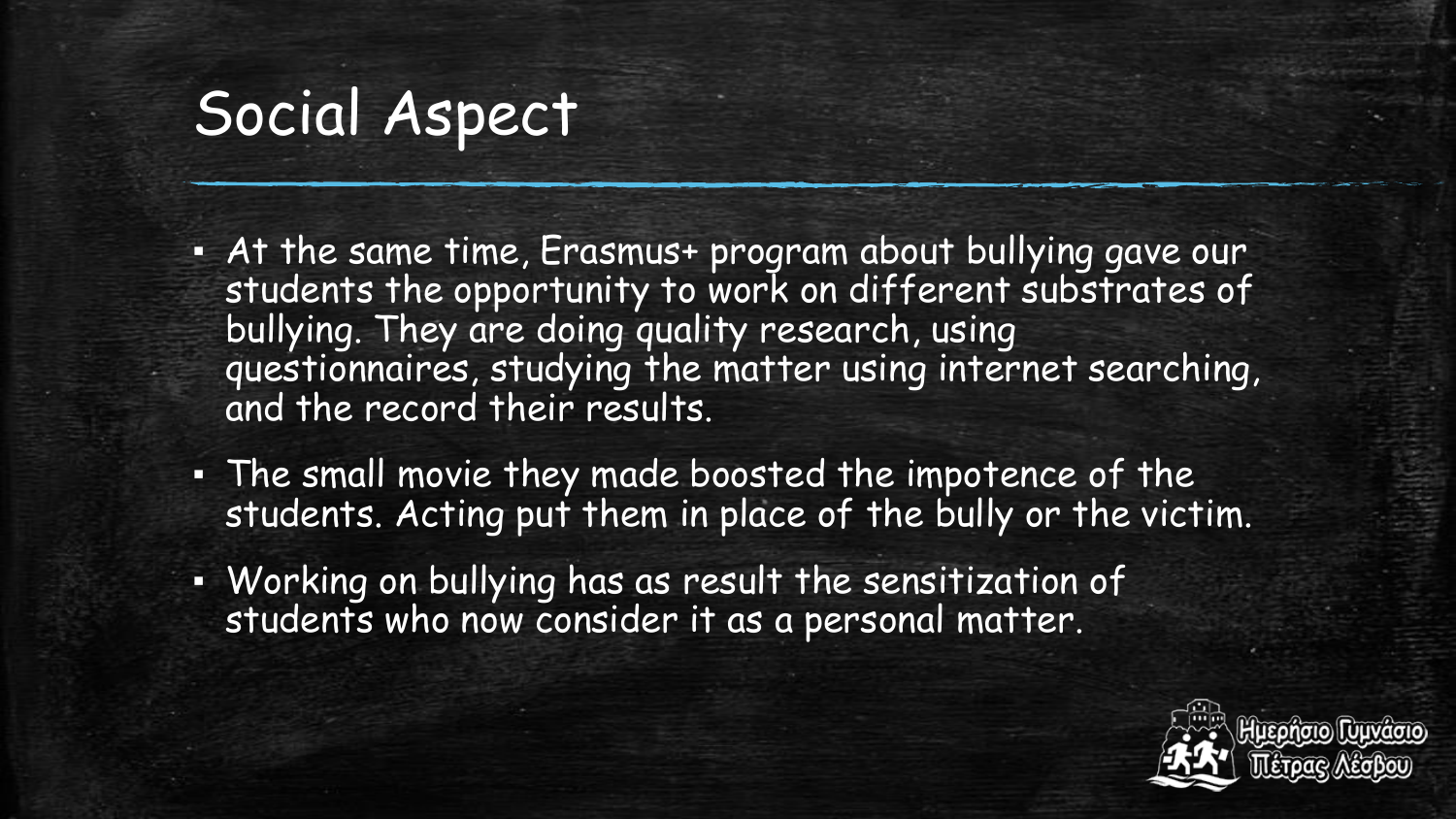- Students inform the teacher about bullying incidents that happen in our school. Therefore, teachers reaction is direct.
- Students, themselves protect other students that might be vulnerable (due to the fact that they seem to be different from others).

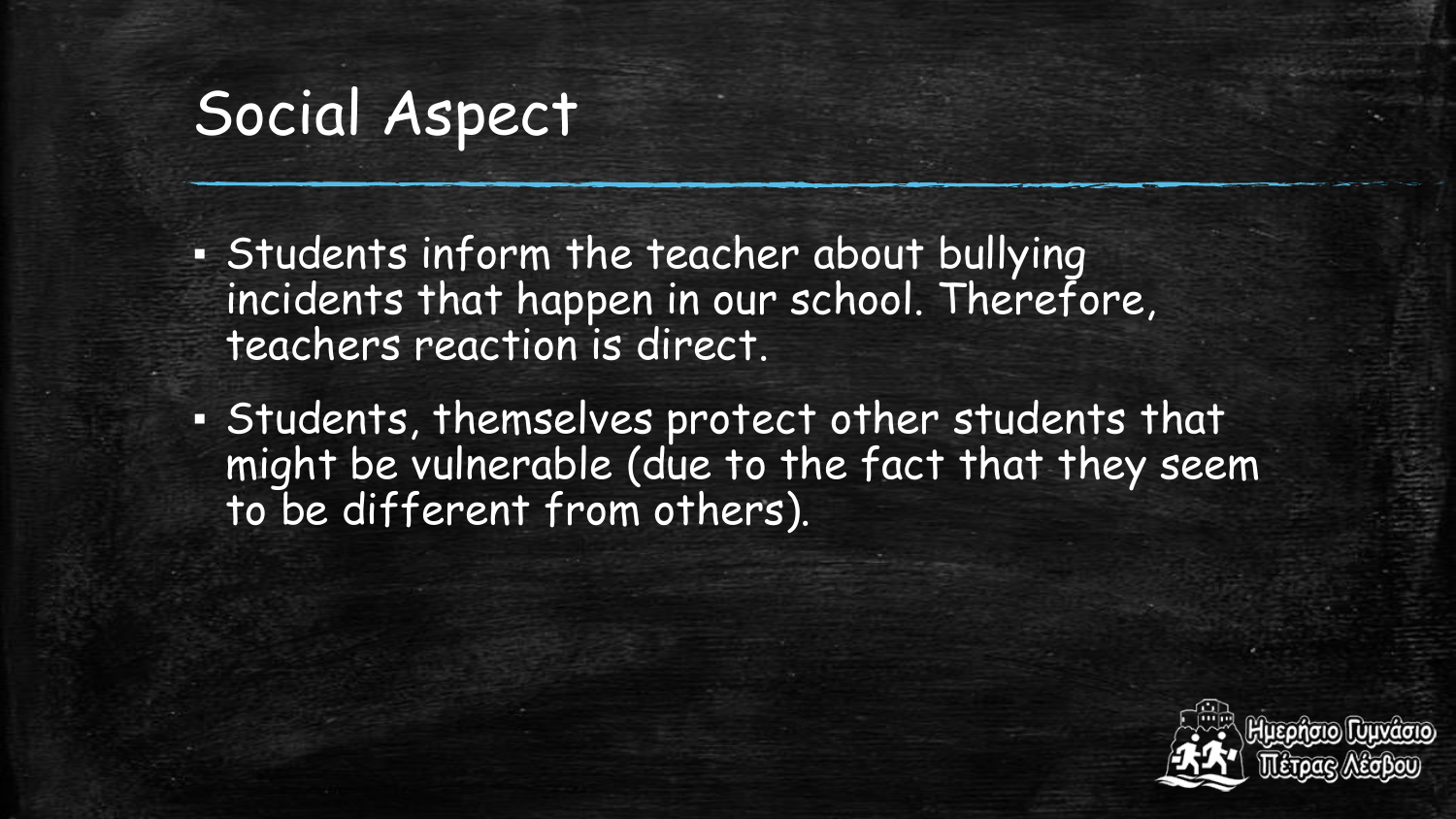- Students inform the teacher about bullying incidents that happen in our school. Therefore, teachers reaction is direct.
- Students, themselves protect other students that might be vulnerable (due to the fact that they seem to be different from others).
- All the effort is a tiny step. We have a lot of kilometers to march until we reach a holy target.